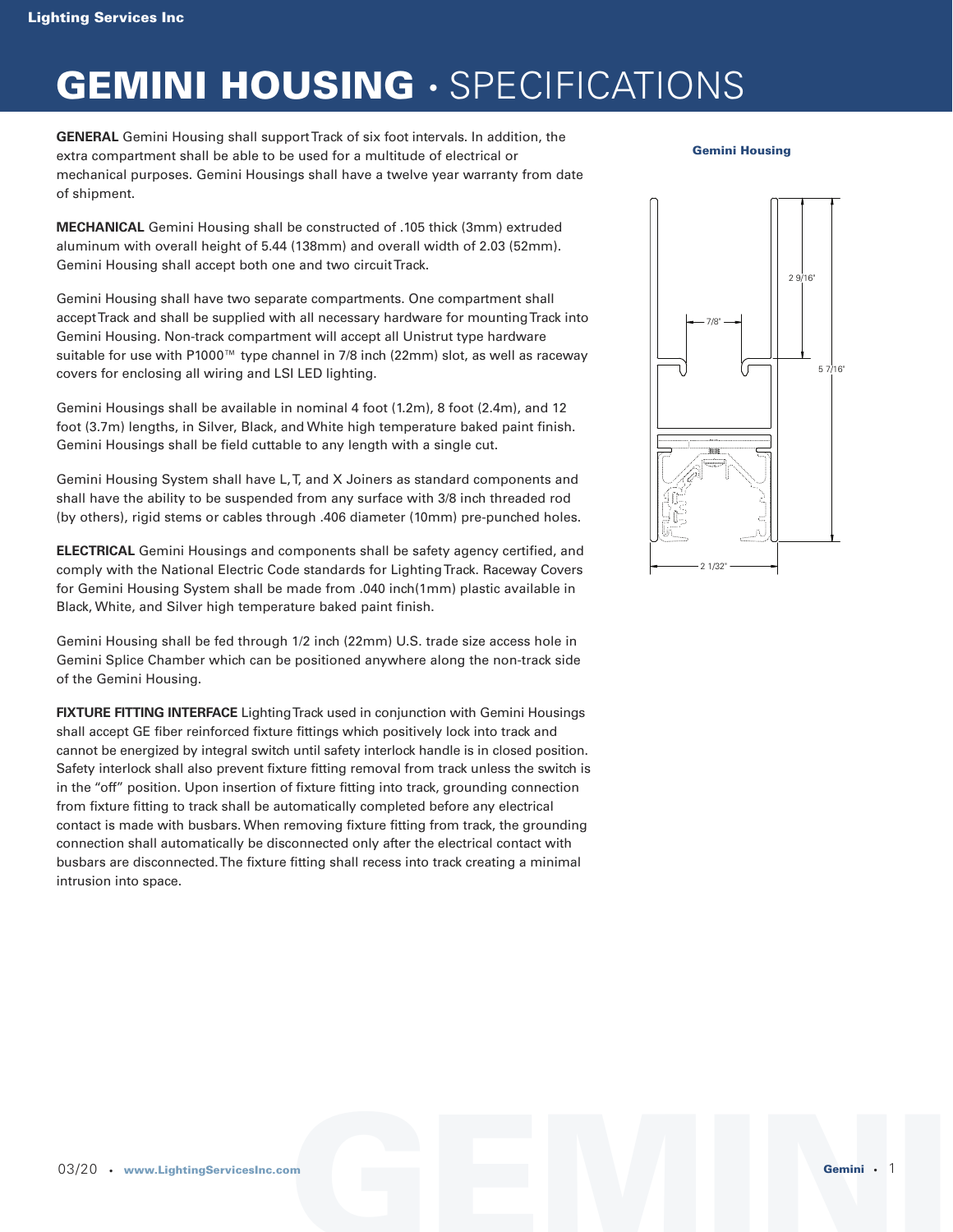# **GEMINI HOUSING** • CONFIGURATIONS

**Gemini System**



**Grid Configuration**

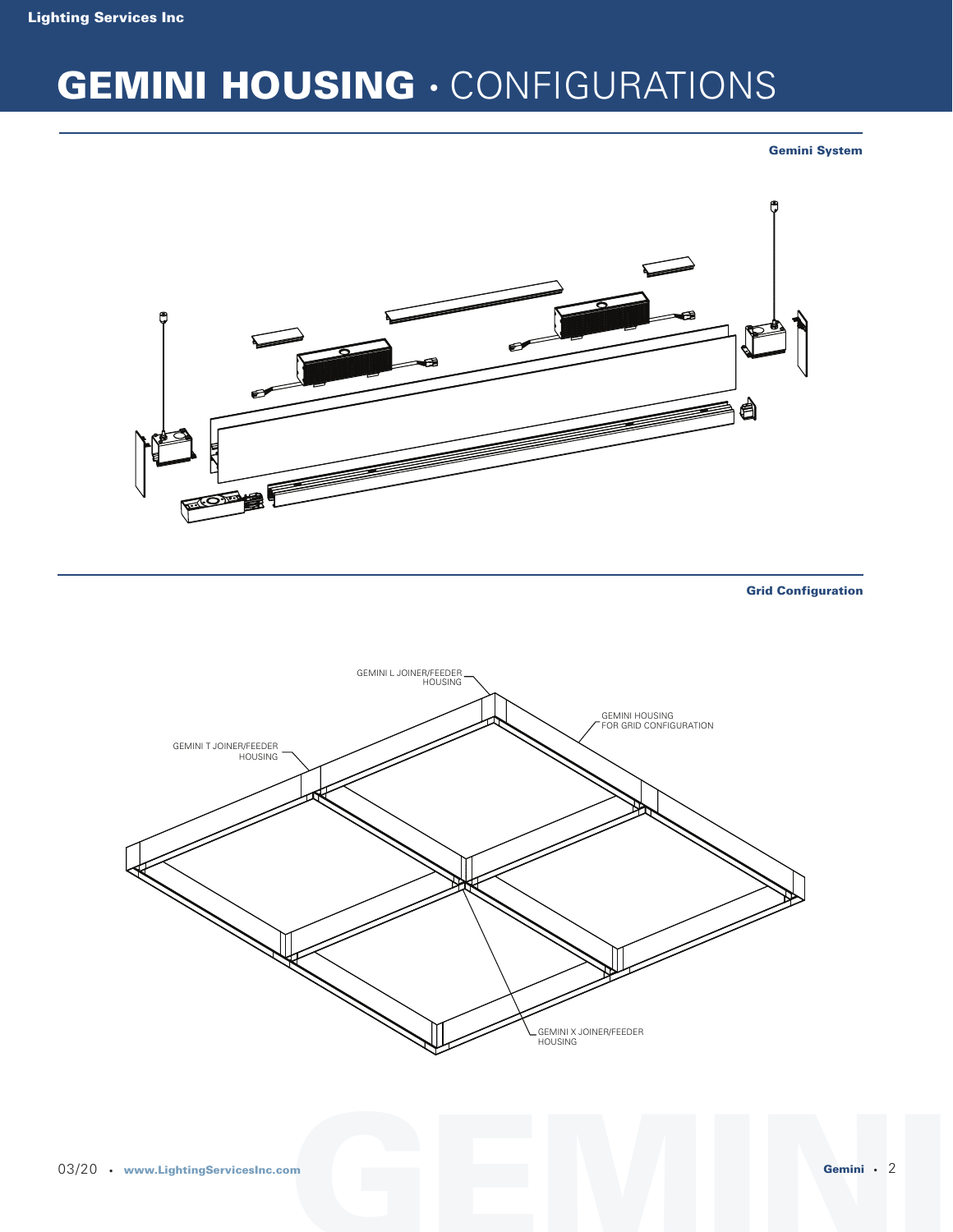### **GEMINI HOUSING** • COMPONENTS

### **Key Features / Applications**

Safety agency certified • IBEW union made at LSI plant in USA • Combination two compartment suspended housing for standard LSI surface track and other mechanical or electrical requirements • Specification grade heavy duty .105 (2.6mm) thick extruded two compartment aluminum track • 4 foot (1.2m), 8 foot (2.4m) and 12 foot (3.7m) field cuttable lengths to match standard surface track lengths complete with mounting hardware for surface track • Black, White, and Silver finishes • Separate housing sections for all LSI Joiner/Feeders (except Flexible Joiner and Straight Mini-Joiner) • Non-track compartment will accept all Unistrut™ hardware for P1000™ type channel (7/8 inch (22mm) slot opening) • Gemini can be used as a support channel for other electrical and non-electrical items

| <b>Gemini Housing Section for</b><br><b>Straight Runs</b> | Gemini Housing Section is an open ended extrusion used to<br>form straight track runs utilizing the appropriate Gemini<br>Splice Kits for interconnection. Gemini Housing Section is                                                                                | <b>Nominal Length</b>         |                                                                         |                   |              |  |
|-----------------------------------------------------------|---------------------------------------------------------------------------------------------------------------------------------------------------------------------------------------------------------------------------------------------------------------------|-------------------------------|-------------------------------------------------------------------------|-------------------|--------------|--|
|                                                           |                                                                                                                                                                                                                                                                     | <b>Finish</b>                 | 4 Ft                                                                    | 8 Ft              | 12 Ft        |  |
|                                                           |                                                                                                                                                                                                                                                                     | Silver                        | 50170-GEM                                                               | 50171-GEM         | 50172-GEM    |  |
|                                                           | supplied complete with all required hardware for installation                                                                                                                                                                                                       | <b>Black</b>                  | 50270-GEM                                                               | 50271-GEM         | 50272-GEM    |  |
|                                                           | of LSI Track. Housing is field cuttable.                                                                                                                                                                                                                            | White                         | 50370-GEM                                                               | 50371-GEM         | 50372-GEM    |  |
| $4'-1/4"$<br>$8' - 1/4"$<br>$12'-1/4"$                    |                                                                                                                                                                                                                                                                     |                               |                                                                         |                   |              |  |
| <b>Gemini Housing Section for</b>                         | Gemini Housing Section is an open ended extrusion used to                                                                                                                                                                                                           |                               | <b>Nominal Length</b>                                                   |                   |              |  |
| <b>Grid Configurations</b>                                | form grid configurations utilizing the appropriate joiners for<br>interconnection. Gemini Housing Section is supplied<br>complete with all required hardware for installation of LSI                                                                                | <b>Finish</b>                 | 4 Ft                                                                    | 8 Ft              | <b>12 Ft</b> |  |
|                                                           |                                                                                                                                                                                                                                                                     | Silver                        | 50174-GEM                                                               | 50175-GEM         | 50176-GEM    |  |
|                                                           |                                                                                                                                                                                                                                                                     | <b>Black</b>                  | 50274-GEM                                                               | 50275-GEM         | 50276-GEM    |  |
|                                                           | track. Housing is field cuttable.                                                                                                                                                                                                                                   | White                         | 50374-GEM                                                               | 50375-GEM         | 50376-GEM    |  |
| 3'-6 13/16"<br>7'-6 13/16"<br>11'-6 13/16"                |                                                                                                                                                                                                                                                                     |                               |                                                                         |                   |              |  |
| <b>Gemini System LED Module</b><br>Ga                     | LED Module for use with Gemini Housing.<br>LSI recommends no more than 50 Gemini LED<br>modules per 20 amp circuit.                                                                                                                                                 |                               | See Gemini System LED Module Catalog Sheet for<br>ordering information. |                   |              |  |
| <b>Gemini Starter Harness</b>                             | Gemini Starter Harness is used in conjunction with all Gemini<br>sections to allow a feed point for the LED uplights with<br>additional wires for optional dimming circuit. The length of<br>this harness is 3ft and should be fed from a Gemini Splice<br>Chamber. | Finish<br><b>Black</b>        | 3 Ft<br>50225-GEM                                                       |                   |              |  |
| <b>Gemini Extension Harness</b>                           | Gemini Extension Harness is used in conjunction with all<br>Gemini sections to allow power and optional dimming circuit<br>to be fed from one LED uplight to another. The length of this<br>harness is 6ft.                                                         | <b>Finish</b><br><b>Black</b> | 3 Ft<br>50223-GEM                                                       | 6 Ft<br>50226-GEM |              |  |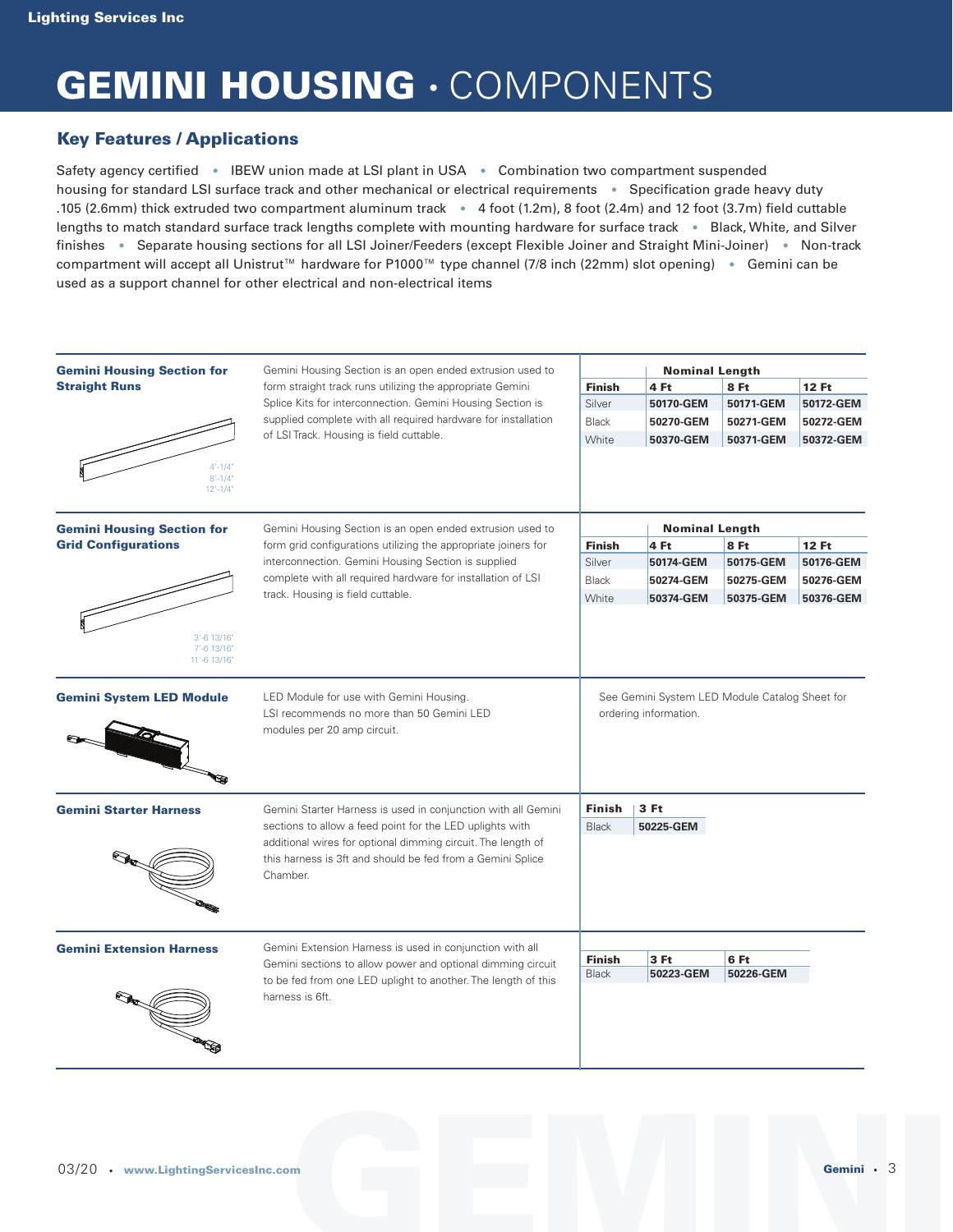# **GEMINI HOUSING** • COMPONENTS

| <b>Gemini L Joiner Housing</b>                            | Gemini L Joiner Housing is used when interconnecting two                                                                                                                          | Finish                  | Cable          |           | <b>Hang Straight</b> |  |
|-----------------------------------------------------------|-----------------------------------------------------------------------------------------------------------------------------------------------------------------------------------|-------------------------|----------------|-----------|----------------------|--|
|                                                           | Gemini Housings at a right angle (90°). Supplied complete                                                                                                                         | 50105-CBL-GEM<br>Silver |                |           | 50105-HST-GEM        |  |
| 35/8"                                                     | with mounting hole, coupling bars and hardware to interconnect                                                                                                                    | <b>Black</b>            | 50205-CBL-GEM  |           | 50205-HST-GEM        |  |
|                                                           | all Housing Sections. Cable: Accepts 3/8" threaded rod or LSI                                                                                                                     | White                   | 50305-CBL-GEM  |           | 50305-HST-GEM        |  |
|                                                           | Single Stainless Steel Cable Support Kit. Hang Straight: 7/8"<br>hole for Hang Straight Support/Feed Stem                                                                         |                         |                |           |                      |  |
|                                                           |                                                                                                                                                                                   | Finish                  | Cable          |           | <b>Hang Straight</b> |  |
| <b>GeminiT Joiner Housing</b>                             | Gemini T Joiner Housing is used when interconnecting three                                                                                                                        | Silver                  | 50106-CBL-GEM  |           | 50106-HST-GEM        |  |
| 5 3/16<br>35/8                                            | Gemini Housings in a T configuration. Supplied complete with<br>mounting hole, coupling bars and hardware to interconnect                                                         | <b>Black</b>            | 50206-CBL-GEM  |           | 50206-HST-GEM        |  |
|                                                           | all Housing Sections. Cable: Accepts 3/8" threaded rod or LSI<br>Single Stainless Steel Cable Support Kit. Hang Straight: 7/8"<br>hole for Hang Straight Support/Feed Stem        | White                   | 50306-CBL-GEM  |           | 50306-HST-GEM        |  |
|                                                           |                                                                                                                                                                                   |                         |                |           |                      |  |
| <b>Gemini X Joiner Housing</b>                            | Gemini X Joiner Housing is used when interconnecting four<br>Gemini Housings in an X configuration. Supplied complete<br>with mounting hole, coupling bars and hardware to inter- | Finish<br>Cable         |                |           | <b>Hang Straight</b> |  |
|                                                           |                                                                                                                                                                                   | Silver                  | 50109-CBL-GEM  |           | 50109-HST-GEM        |  |
| 5 3/16"                                                   |                                                                                                                                                                                   | <b>Black</b>            | 50209-CBL-GEM  |           | 50209-HST-GEM        |  |
|                                                           | connect all Housing Sections. Cable: Accepts 3/8" threaded                                                                                                                        | White                   | 50309-CBL-GEM  |           | 50309-HST-GEM        |  |
|                                                           | rod or LSI Single Stainless Steel Cable Support Kit. Hang<br>Straight: 7/8" hole for Hang Straight Support/Feed Stem                                                              |                         |                |           |                      |  |
| <b>Hang Straight Support/Feed</b>                         | Allows feed/support to swivel 45° from vertical in all                                                                                                                            | Finish                  | $18''$         | 48"       | 96''                 |  |
| <b>Stem Kit</b>                                           | directions. (Max 4 #12 THHN wires or Max 5 #12 teflon                                                                                                                             | Silver                  | 50186-GEM      | 50187-GEM | 50188-GEM            |  |
|                                                           | wires in stem.)                                                                                                                                                                   | <b>Black</b>            | 50286-GEM      | 50287-GEM | 50288-GEM            |  |
|                                                           |                                                                                                                                                                                   | White                   | 50386-GEM      | 50387-GEM | 50388-GEM            |  |
| <b>Single Stainless Steel</b><br><b>Cable Support Kit</b> | Use single field cuttable cable complete with mounting<br>devices for Gemini configurations only. Kit mounts to<br>Joiner housings.                                               | Finish<br>Silver        | 144''<br>50113 |           |                      |  |
|                                                           |                                                                                                                                                                                   |                         |                |           |                      |  |
|                                                           |                                                                                                                                                                                   |                         |                |           |                      |  |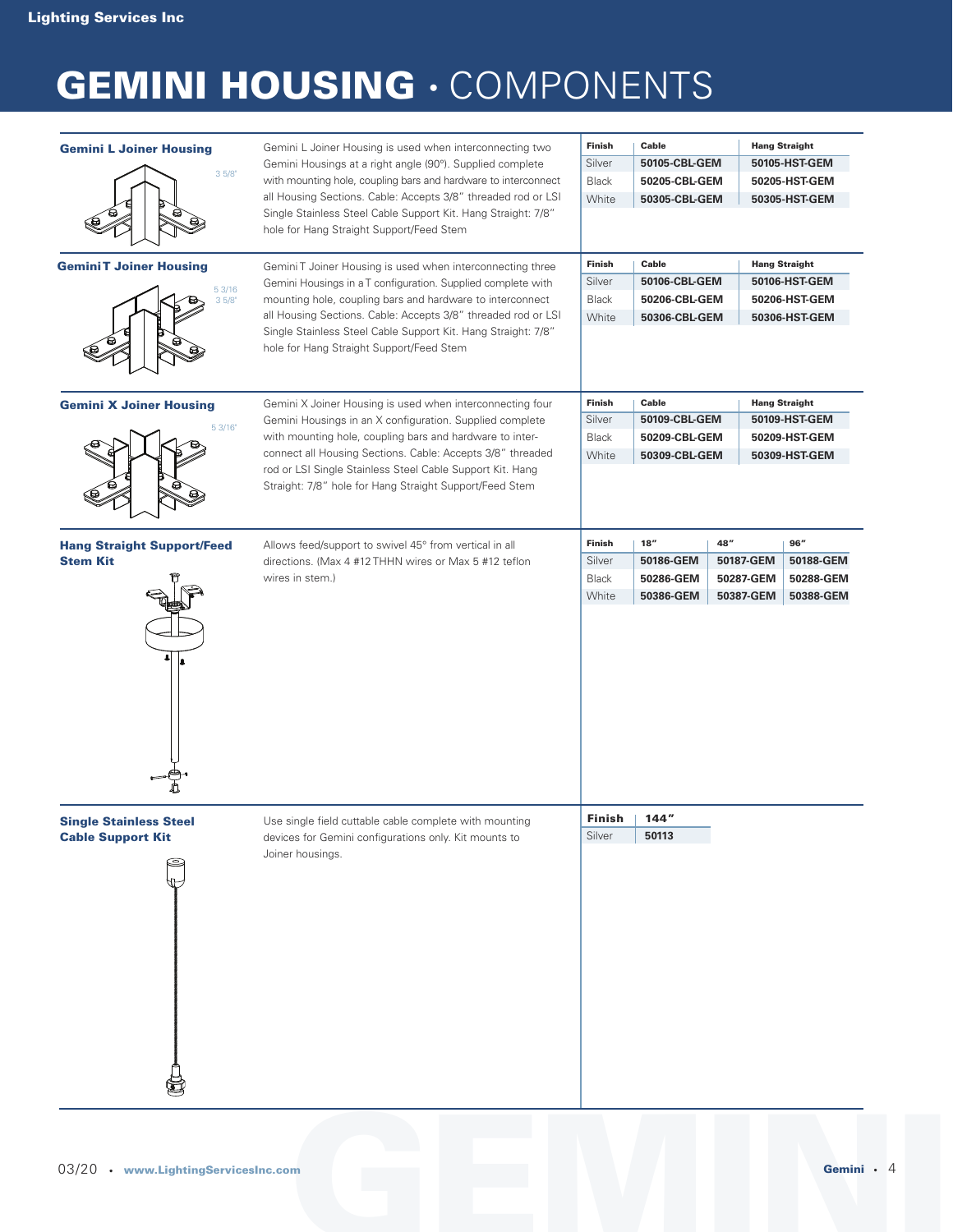# **GEMINI HOUSING** • COMPONENTS

| <b>Gemini Raceway Cover</b><br>5'                                     | Gemini Raceway Cover is a snap-in plastic cover that<br>creates a raceway for running additional wires in upper<br>compartment of the Housing Section. Raceway Cover is<br>field cuttable.                                                                                                                                                                                 | <b>Nominal Length</b><br><b>Finish</b><br>5 Ft<br>Silver<br>50165-GEM<br>Black<br>50265-GEM<br>White<br>50365-GEM                       |                                                            |                                                            |                                                            |                                                            |
|-----------------------------------------------------------------------|----------------------------------------------------------------------------------------------------------------------------------------------------------------------------------------------------------------------------------------------------------------------------------------------------------------------------------------------------------------------------|-----------------------------------------------------------------------------------------------------------------------------------------|------------------------------------------------------------|------------------------------------------------------------|------------------------------------------------------------|------------------------------------------------------------|
| <b>Gemini Splice Kit</b>                                              | Gemini Splice Kit is used in conjunction with all Gemini<br>sections to allow mechanical connection between<br>Gemini Sections.                                                                                                                                                                                                                                            | <b>SPL-KT-GEM</b>                                                                                                                       |                                                            |                                                            |                                                            |                                                            |
| <b>Gemini Housing</b><br><b>End Cap</b><br>11/8                       | Gemini Housing End Cap is used at the extreme ends of<br>Gemini runs.                                                                                                                                                                                                                                                                                                      | Finish<br>Silver<br><b>END-S-GEM</b><br><b>Black</b><br><b>END-B-GEM</b><br>White<br><b>END-W-GEM</b>                                   |                                                            |                                                            |                                                            |                                                            |
| <b>Gemini Splice</b><br>٦<br><b>Chamber</b>                           | Gemini Splice Chamber is used in conjunction will all Gemini<br>sections as a feed point through a 1/2 inch U.S. trade size<br>access hole and as an internal junction box for splicing power<br>feeds for either LED uplights and/or Track. These Splice<br>Chambers can be located anywhere along the Gemini<br>Housing. 144" Stainless Steel Aircraft Cable (supplied). | Finish<br>50213-GEM<br><b>Black</b>                                                                                                     |                                                            |                                                            |                                                            |                                                            |
| Gemini 1/2" Feed Kit for                                              | Flexible conduit canopy kit for mounting to standard flush<br>outlet box, supplied complete with flexible conduit for<br>feeding into Gemini Splice Chamber 1/2 inch U.S. trade size                                                                                                                                                                                       | <b>Nominal Length</b>                                                                                                                   |                                                            |                                                            |                                                            |                                                            |
| <b>Stainless Steel Cable</b>                                          |                                                                                                                                                                                                                                                                                                                                                                            | <b>Finish</b><br>Silver                                                                                                                 | 18"<br>50130-                                              | 48"<br>50131-                                              | 96"<br>50132-                                              | 144"<br>50133-                                             |
| 5" Diameter<br>monomo                                                 | access hole. Field cuttable. (Max. 9 #12 THHN wires in<br>flexible conduit). To be used with Gemini Splice Chamber.                                                                                                                                                                                                                                                        | <b>Black</b><br>White                                                                                                                   | <b>GEM</b><br>50230-<br><b>GEM</b><br>50330-<br><b>GEM</b> | <b>GEM</b><br>50231-<br><b>GEM</b><br>50331-<br><b>GEM</b> | <b>GEM</b><br>50232-<br><b>GEM</b><br>50332-<br><b>GEM</b> | <b>GEM</b><br>50233-<br><b>GEM</b><br>50333-<br><b>GEM</b> |
| <b>OLLAND</b><br><b>Hang Straight Support/Feed</b><br><b>Stem Kit</b> | Allows Feed/Support Stem to swivel 45° from vertical in all<br>directions. Field cuttable. (Max. 4 #12 THHN or Max 5 #12                                                                                                                                                                                                                                                   | <b>Nominal Length</b><br>48''<br>18''<br>96"<br><b>Finish</b>                                                                           |                                                            |                                                            |                                                            |                                                            |
| 5" Diameter                                                           | teflon wires in stem)                                                                                                                                                                                                                                                                                                                                                      | 50118-GEM<br>50120-GEM<br>Silver<br>50119-GEM<br>50218-GEM 50219-GEM<br>50220-GEM<br>Black<br>White<br>50318-GEM 50319-GEM<br>50320-GEM |                                                            |                                                            |                                                            |                                                            |
|                                                                       |                                                                                                                                                                                                                                                                                                                                                                            |                                                                                                                                         |                                                            |                                                            |                                                            |                                                            |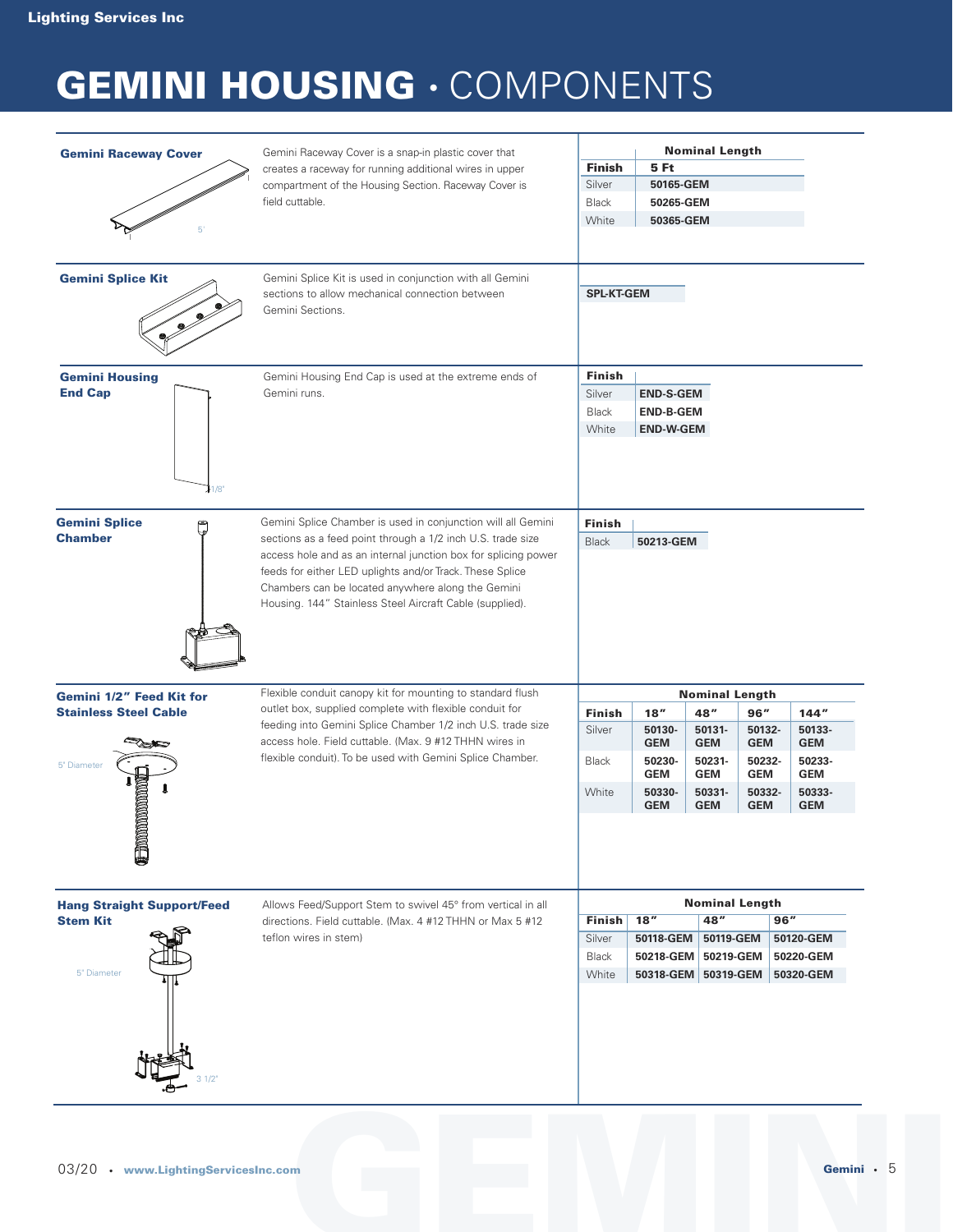### **GEMINI HOUSING** • INSTALLATION

#### **General Notes**

When installing or using this track system, basic safety precautions should always be followed, including the following: Read all instructions. Do not install this track in damp or wet locations. Do not install any part of the track system less than five feet from floor. 18" minimum from ceiling is recommended for uplight installation. Do not install any fixture assembly closer than six inches from any curtain or similar combustible material. Disconnect electrical power before adding to or changing the configuration of the track. Check with a qualified electrician. Do not attempt to energize anything other than lighting track fixtures on the track. To reduce the risk of fire and electric shock, do not attempt to connect power tools, extension cords, appliances and the like to the track. Install per NEC and local codes. Save these instructions.



#### **Single Stainless Steel Cable Mounting Kit**

The Cable Holders with field cuttable 144" stainless steel cable are supplied with the Gemini Splice Chamber, purchased separately for Mounting Kits and X, L, and T Joiners. The cable can be easily field cut to adjust height. Note: Non-track compartment of Gemini Housings are compatible with Unistrut P1000TM channel and hardware.



#### **Hang Straight Rigid Support/Feed Stem Mounting Kit**

Suspend Housings using 5/8" diameter steel tubing. The hang straight stem can be installed at any point along the Gemini Housing. The stem is easily field cuttable and has a drill guide sleeve to field drill a new hole in steel for clevis pin (included). This hang straight kit can also be used as a feed stem (maximum 4 #12 THHN or Max 5 #12 teflon wires). When using as a feed stem, you must use raceway covers.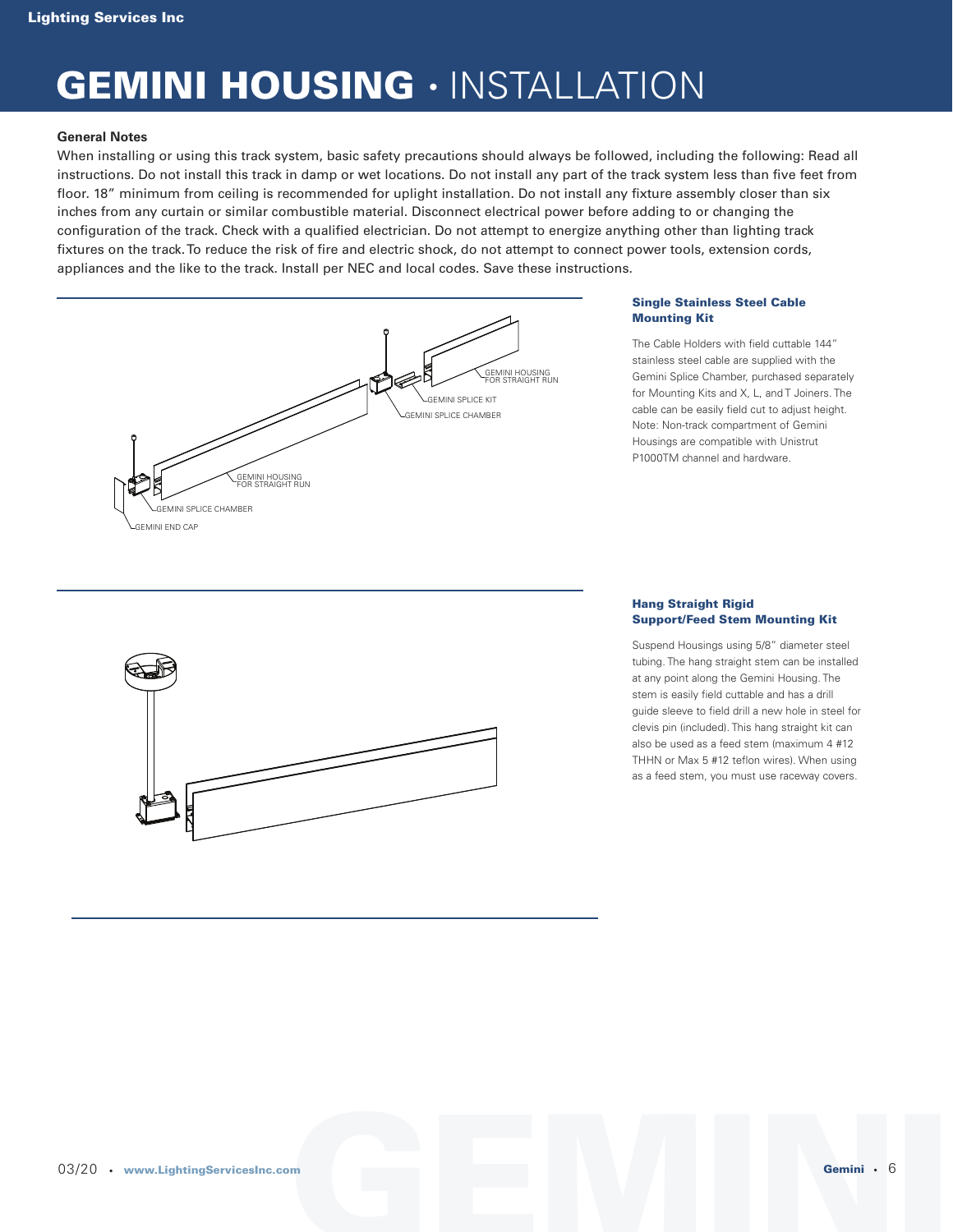### **GEMINI HOUSING** • INSTALLATION

#### **Field Cutting**

Gemini Housings can be easily field cut using a sharp hacksaw or a chop saw with a nonferrous blade. Cut the aluminum housing with one straight cut to match the length of the previously field cut track. Remove any burrs on the aluminum as this may affect the mechanical connection of components to Housings.



#### **Mounting Data**

Gemini Housing System supports should be mounted on centers no greater than 6 foot (1.8m). LSI recommends a minimum of two (2) mounting points for 4 foot (1.2m) and 8 foot (2.4m) housings and three (3) mounting points for 12 foot (3.7m) housings.

#### **Single Stainless Steel Cable Support Mounting Kit**

Do not cut cable prior to assembling. Mount cable mount with ¼-20 hardware (by others), capable of withstanding a 50 lb. pull. Loosen the two (2) screws on the top of Gemini Splice Chamber to remove side cover and gain access the cable inside the splice chamber. Once the Gemini has been attached, loosen the knurled nut of cable holder and adjust cable to desired length (18" minimum from ceiling recommended for uplight). Cut off excess.

### **Maximum Uniform Fixture Load per 12' Span**

| Mounting Centers         | zψ      | 8'      | 12"     |
|--------------------------|---------|---------|---------|
| <b>Max. Fixture Load</b> | 140 lbs | 70 lbs. | 30 lbs. |

#### **Note: Gemini housing with 2 circuit track is 2-1/2 lb./ft.**